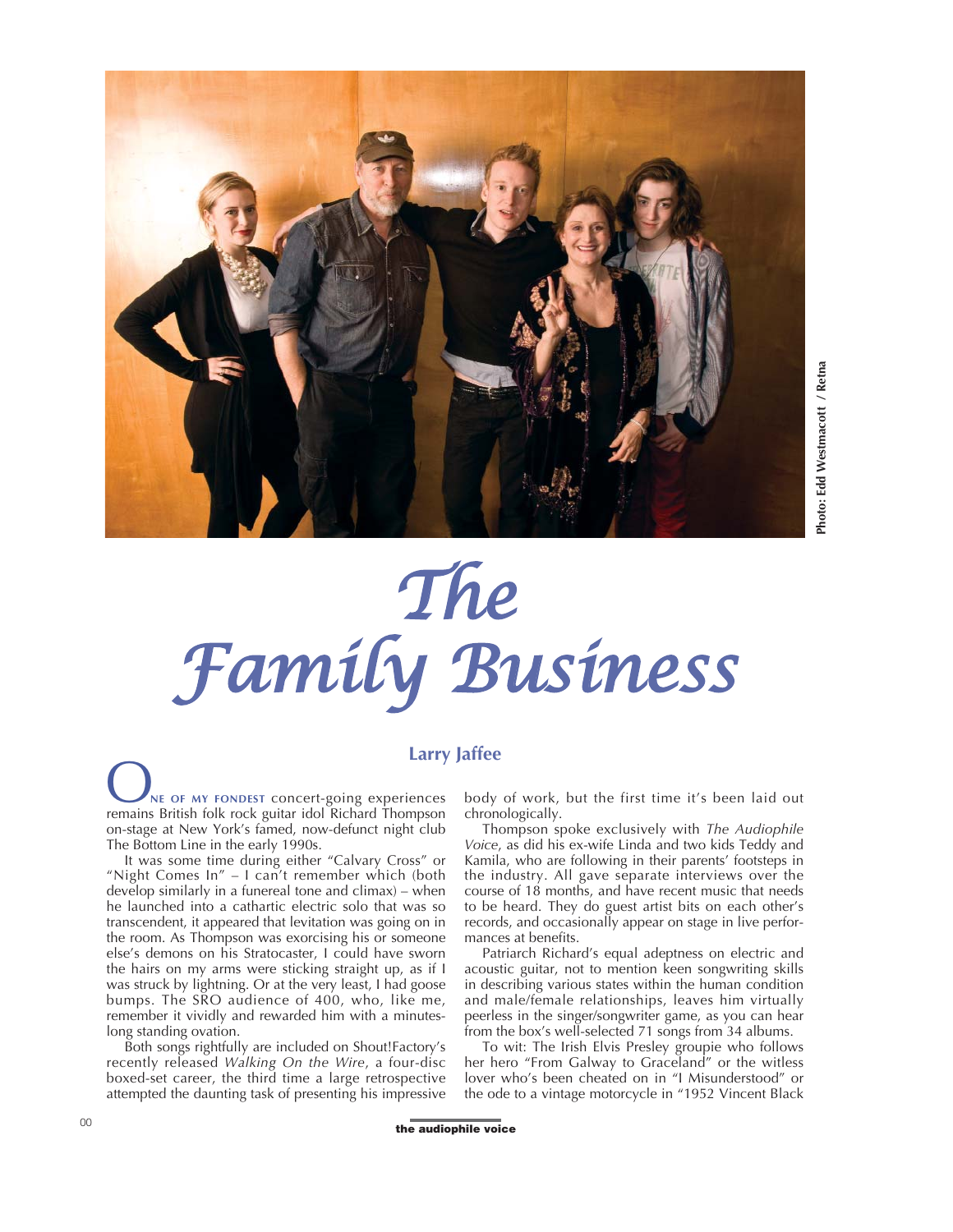Lightning." That rare combination of slice-of-life storytelling and extraordinary musicianship will always find an audience for Thompson's uniformly excellent recordings, even if the same people always seem to be buying them. Not a great singer but better than Bob Dylan, particularly now that Dylan's has gotten so rough, Richard knows a very great deal about vocal phrasing, as he belts out "Now my name it is Mulvaney / And I'm known quite famously" from "Cooksferry Queen."

It's midway through *Walking's* third disc that the sound of patriarch Thompson's recordings became as good as the writing, especially the third and fourth albums pristinely produced by Mitchell Froom (four tracks from *Rumor and Sigh* and five from *Mirror Blue*). The quality continues on the three tracks from his last studio album, 2007's *Sweet Warrior*, the best of which is the Iraq soldier's tale "Dad's Gonna Kill Me."

Thompson's first professional band, Fairport Convention, set the bar for British folk rock in the late 1960s. His tenure with the band is represented on the first CD of the new Shout!Factory collection, showcasing his developing songwriting prowess such as the acoustic ballad "Genesis Hall" about squatters' confrontation with the law. No music collection will be complete without Fairport's album *Liege & Lief*, which probably should have provided here the Celtic murder tale "Tam Lin," which is conspicuously absent. That song provides a blueprint for the aforementioned epic solos.

Richard notes that his hilarious, self-deprecating stage banter developed early on as a defense mechanism when no one else in Fairport wanted to speak between songs.

Bolting from Fairport, which continued on without him, Thompson recorded a mostly forgettable debut solo (three songs represented here from Henry, The Human Fly). He then formed a partnership with the sweet-voiced Linda Thompson, his future wife. A smattering of their output fill out the rest of Disc One and most of Disc Two. Their musical partnership lasted for an eightyear run and six albums, the best being the first, *I Want to See The Bright Lights Tonight*, and the last, *Shoot Out the Lights*, the latter

which coincided with the breakup of their marriage and contained how-could-it-not be autobiographical songs like the title track of the box set.

A few years ago Island dug out of the archives a U.K. release of a live 1975 Compact Disc that captures Richard and Linda's early stage show, providing their American roots influences.

Richard tells *TAV* from his California home a story about when they were a family unit and how it's not surprising Teddy became a professional musician.

"When Muna (Linda and his oldest daughter) and Teddy were kids, I remember them sitting

in the back of the car. They kind of agreed that Teddy would be the musician and Muna the manager."

Linda tells me in London in late September the morning after Kamila's six-song showcase with band at the famed Troubadour club in Earl's Court, London, that Richard's decades-old story "is all entirely possible. I'm sure that it's true. [Muna] was always ordering Teddy around." Teddy, who was also in the audience of Kamila's gig, says he doesn't remember the incident (he was fairly young at the time), but finds it amusing.

Richard picks up the story, "Although Muna really liked music, she didn't have the interest or the drive. You have to

have the drive to be a musician."

In contrast, after Teddy picked up the guitar for the first time when he was nine, "there was little question what he'd do as an adult."

His father notes that Teddy was never the greatest student in school, where he was encouraged to pursue music and acting. He points out that the kids were also influenced by their mom,



who raised them in England. Meanwhile, Richard became a Brit transplanted to Southern California in the early 1980s. "They've got it (show biz bug) from both sides," says Richard, noting that their stepfather (Linda's current husband) is an agent for William Morris.

The proud mum Linda these days cheers on from the audience not only Kamila but also Teddy, who recently opened a series of gigs at the Royal Albert Hall and in Russia for Elton John, a far cry from the small clubs, such as Maxwell's in Hoboken, New Jersey, where he more often finds himself playing solo acoustic. Criminally, Teddy's four albums are largely unheard, the



**Richard & Linda Thompson** I*n Concert November 1975* Island (UK) IMCD 327 / 984 824-3